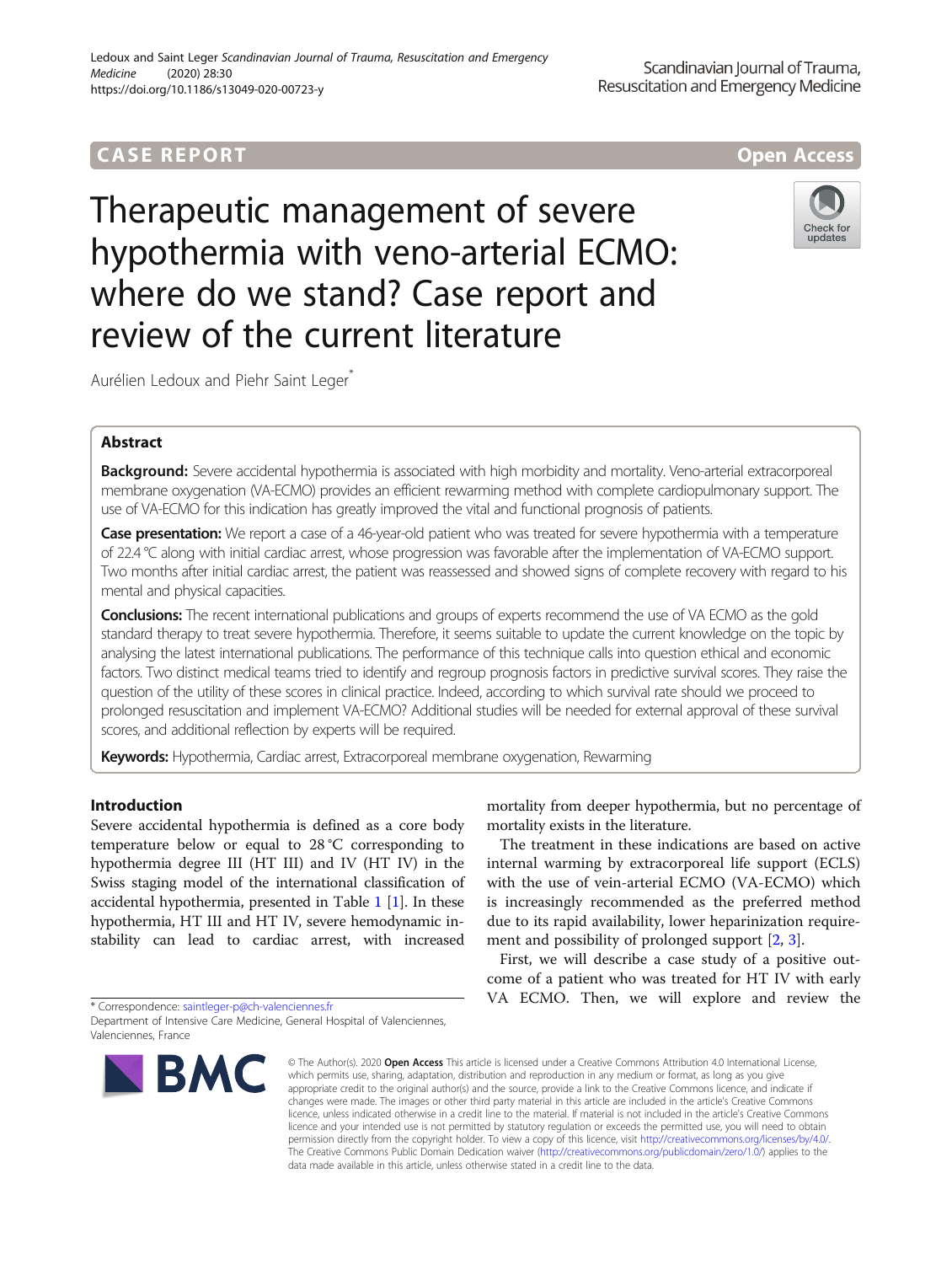<span id="page-1-0"></span>Table 1 Swiss clinical staging of hypothermia [[1\]](#page-4-0)

| Stage            | Clinical symptoms                                  | Typical core<br>temperature (°C) |
|------------------|----------------------------------------------------|----------------------------------|
|                  | Hypothermia Conscious, shivering                   | $35 - 32$ °C                     |
| Hypothermia<br>Ш | Impaired consciousness, no<br>shivering            | $32 - 28$ °C                     |
| Hypothermia<br>Ш | Unconscious, no shivering, vitals<br>signs present | $28 - 24$ °C                     |
| IV               | Hypothermia No or minimal vital signs              | $<$ 24 °C                        |

available literature, discuss it and, finally, propose some recommendations.

### Report

A 46-year-old male was found in the street during winter in a calm areactive coma. The man was still breathing, but his core body temperature was 22.4 °C. The patient presented cardiovascular instability due to ventricular fibrillation during secure mobilization and was eligible for cardiopulmonary resuscitation (CPR). Return of spontaneous circulation (ROSC) occured after 45 min of cardiac massage, 7 external electric shocks and 10 mg of intravascular epinephrine. Bradycardia remained at 30 beats per minute, leading to severe hypotension, bilateral mydriasis and Glasgow score of 3. He received no sedative medicine.

The initial balance sheet showed severe acidosis with a pH level of 6.98 combined with hyperlactatemia of 14.2 mmol/L. The serum potassium level was 4 mmol/L. Disseminated intravascular coagulation was observed with a prothrombin ratio of 54%, fibrin monomers at 122 μ g/ml and D-Dimers at 15,1 mg/L. Liver function tests were abnormal, with AST 25-times higher than normal. Rhabdomyolysis was observed at CPK 6.700 U/L. Troponin at 0, 029 μg/l was in the normal range ( $N < 0.04$  μg/L). Kidney function was disturbed, evidenced by a creatinine concentration of 244 μmol/L.

The decision to apply extracorporeal life support (ECLS) was based on the following criteria: severity of core hypothermia, range of serum potassium level and occurrence of witnessed cardiac arrest with immediate successful CPR. Femoro-femoral VA-ECMO was performed in the ward upon arrival in order to provide active rewarming and circulatory support. The time from initial cardiopulmonary arrest to functional VA-ECMO was approximately 260 min. The sweep gas flow and ECMO- $FiO<sub>2</sub>$  were adjusted based on arterial blood gas analysis.

Return to a core body temperature above 36 °C occured within 40 min of VA-ECMO implementation. There were no cardiac-related complications under VA-ECMO. Cardiac function was assessed by echocardiography, and no systolic dysfunction was reported on day 2. Left ventricular ejection fraction (LVEF) was 55%, and subaortic velocity time integral (VTI) was 19 cm/s. VA-ECMO withdrawal was reviewed and performed on day 2.

The patient stopped receiving sedatives on day 4 in order to perform neurologic evaluation. The patient presented generalized myoclonic seizures. Symptomatic treatment was achieved by levetiracetam after magnetic resonance imaging of the head revealed a minor postanoxic injury. During his recovery, the patient acquired ventilator-associated pneumonia, documented by Pseudomonas aeruginosa infection, which delayed extubation to day 17. There was progressive recovery of renal function without the requirement of renal replacement therapy.

On day 26, the patient was transferred to the respiratory rehabilitation treatment. The patient was discharged from the hospital on day 40.

The patient was reassessed 2 months after the initial report. Clinical examination revealed a fully conscious and oriented patient, with disappearance of myoclonic seizures. He was able to walk without any help. Functional respiratory tests did not reveal any sequelae. Control echocardiography was performed, and the results showed a LVEF of 60% without any diastolic dysfunction.

### Discussion and literature review

Severe hypothermia has multiple pathophysiological consequences within the organism, mostly affecting the cardiovascular system (heart conduction system, sinus bradycardia, long QT, J Osborne wave, ventricular fibrillation, severe hypotension due to vasoplegia and decreased cardiac output)  $[4-7]$  $[4-7]$  $[4-7]$  $[4-7]$  $[4-7]$ , but also other systems such as the respiratory, cerebral or metabolic systems. All of these disorders lead to death of the patient as a result of cardiac or respiratory arrest, unless adequate treatment is provided.

HT III and HT IV treatment is based on warming the patient in order to restore homeostasis of the different systems and internal organs. In these cases, ECLS, which replaces the function of the heart by a pump and the function of the lungs by an oxygenation membrane, with a control of the temperature of the circuit, is the only recommended device to provide active internal warming [[1,](#page-4-0) [2\]](#page-4-0). Without any active internal warming, active external warming techniques are not used due to the risks associated with low cardiac output caused by peripheral vasodilatation. When ECLS is not available, other active internal warming techniques should be considered, such as peritoneal lavage, intravascular warming catheter and renal replacement therapy (intermittent or continuous) [[2,](#page-4-0) [3\]](#page-4-0).

Among the available ECLS devices, central or peripheral cardiopulmonary bypass (CPB) was the first replacement technique used in the early 1980s, with several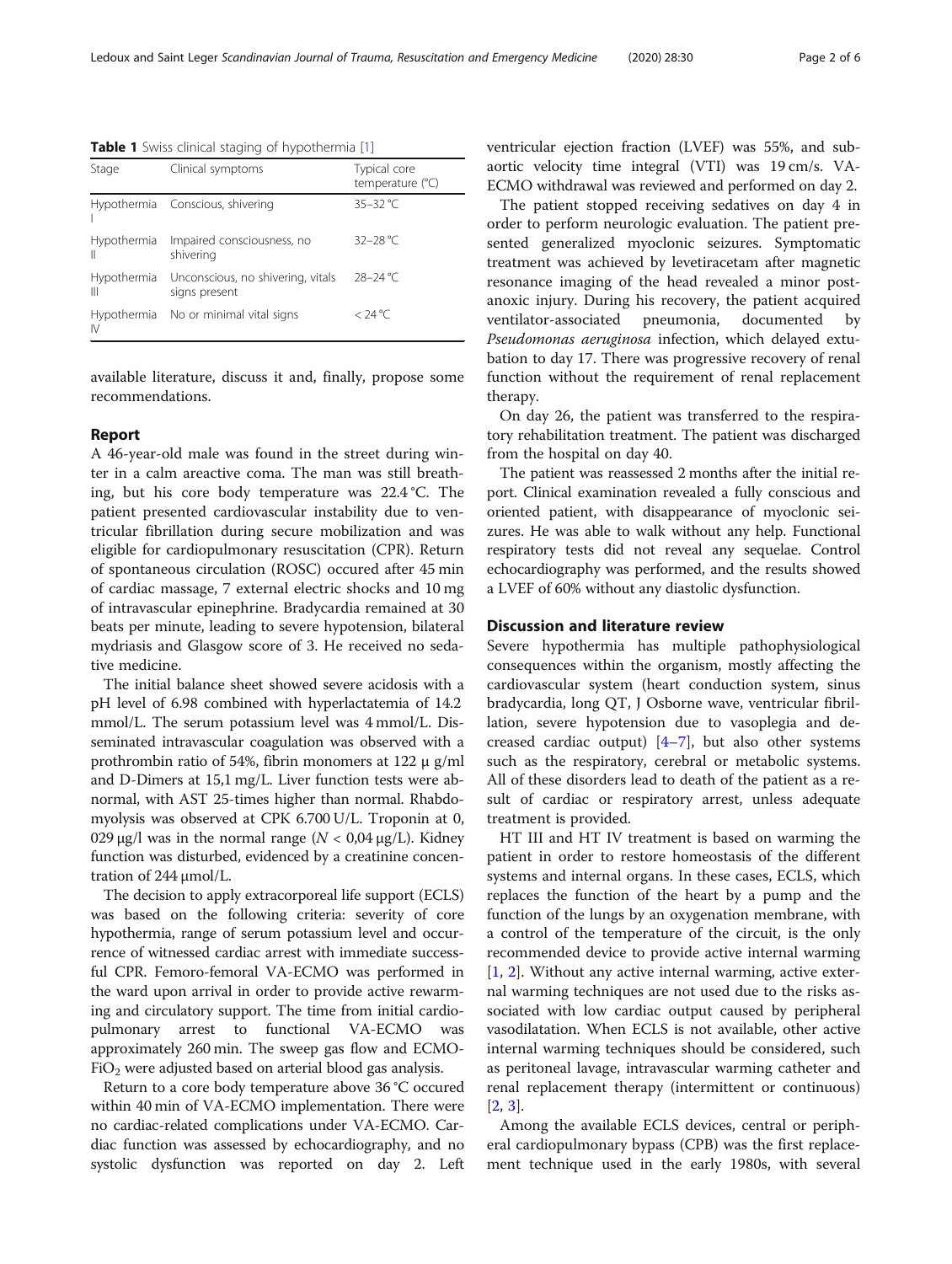conclusive publications on the topic. In particular, Althaus et al. reported full recovery of 3 patients after hypothermic cardio-respiratory arrest. One of the patients underwent active central warming by a central shunt, whereas the other two patients had a peripheral shunt with a femoro-femoral approach [[8\]](#page-4-0). Since the early 2000s VA-ECMO has been the gold standard therapy for this indication  $[6, 7]$  $[6, 7]$  $[6, 7]$  $[6, 7]$  $[6, 7]$ . Compared to central cardio-pulmonary shunt, VA-ECMO remains a faster and easier supportive treatment to implement. Moreover, it requires less anticoagulation to function and has the ability to be maintained in place for effective support in the event of persistent cardiac instability or severe pulmonary oedema after rewarming. Ruttmann et al. demonstrated this use in a retrospective series of 59 patients with severe hypothermia with cardio-circulatory arrest at admission. Despite a high mortality rate of approximately 79% in this cohort, this high rate could be explained by failure to recover spontaneous cardiac activity during extracorporeal warming in 26 patients. The authors showed an increased in mortality in the group of patients rewarmed by the cardiopulmonary shunt without VA-ECMO. Thus, in the 33 patients with ROSC, the survival rate with a good neurological outcome was approximately 56% in patients with VA-ECMO, compared to 18% in patients with extracorporeal circulation (ECC). Moreover, the authors reported 9 deaths from massive pulmonary oedema in the ECC group, while there were no deaths in the VA-ECMO group. This study shows an increased mortality rate in the ECC group supported by the multivariate analysis. Indeed, VA-ECMO support was demonstrated as an independent risk factor of survival with an odds ratio (OR) of 6,6. The mechanisms underlying this increase in mortality rate can be explained by the occurrence of severe diastolic dysfunction of the left ventricle during rewarming and by ischemia-reperfusion injury. VA-ECMO, by giving the opportunity to provide prolonged hemodynamic support, could prevent this acute failure

[[9\]](#page-4-0). The results of this study and the others discussed below are presented in Table 2.

This post-rewarming heart failure was found in various studies with different results. In experimental studies on canine or pig models, residual left systolic ventricular dysfunction was demonstrated  $[14, 15]$  $[14, 15]$  $[14, 15]$ . However, in a more recent prospective work conducted on a small sample of 9 patients in which VA-ECMO was implemented for HT III or IV, the researchers discovered moderate biventricular diastolic dysfunction but no systolic impairment after the rewarming process [[16\]](#page-4-0).

In our case-report, there was no reported cardiac systolic or diastolic dysfunction in the control echocardiography performed on day 2 after the rewarming process. The cardiac sequelae do not seem to be systematic. The mechanisms and the various forms of injuries still remain to be confirmed by a study on larger sample group.

There are no defined international guidelines concerning rewarming rate after VA-ECMO implementation. More studies on the neurological clinical evolution of patients who underwent a rewarming process must be carried out, in particular, with regard to the rate of the rewarming process. Only two experimental studies have reported central neurological sequelae in the event of abrupt rewarming in profound hypothermia. These studies used extremely rapid rewarming models, such as 12 °C in 4 min in the work of Enomoto et al., which was conducted on rabbits, and 20 °C in 20 min in a murine model in a study conducted by Gordan et al. [[17,](#page-4-0) [18\]](#page-4-0).

ECLS for HT IV patient is able to substantially improve survival rate by 21 to 100% according to the literature. Above all, there is a trend of an improved survival rate when VA-ECMO is the implemented ECLS mechanism [[9](#page-4-0), [19\]](#page-5-0). In a recent literature review on ECLS and HT IV patients, researchers found a global survival rate of 73%, with 89% of these patients showing a promising neurological recovery i.e., Cerebral Performance Category (CPC) 1 or 2  $[20]$  $[20]$ . In this group, the researchers decided to only consider bystander-witnessed cardiac

Studies **Subset Constructs** Type of study **Number of Patients** ECLS **Survival with good** Survival with good neurological outcome (%) Althaus et al. [\[8](#page-4-0)] Cases report 3 3 CPB 3 (100) Ruttman et al. [[9\]](#page-4-0) **Retrospective cohort** 59 25 VA ECMO 34 CPB 9 (36) 3 (9) Kosiński et al. [[10](#page-4-0)] Retrospective cohort 31 31 31 VA ECMO 16 (52) Mair et al. [\[11](#page-4-0)] Retrospective cohort 22 22 CPB 2 (9) Pasquier et al. [[12](#page-4-0)] Review of literature 286 85 VA ECMO 201 CPB 36 (42) 70 (35) Saczkowski et al. [[13](#page-4-0)] Review of literature 658 658 290 VA ECMO 368 CPB 144 (50) 121 (33)

Table 2 Studies presented in discussion who compared results of ECLS

ECLS Extracorporeal life support, CPB cardiopulmonary bypass, VA-ECMO veno-arterial extracorporeal membrane oxygenation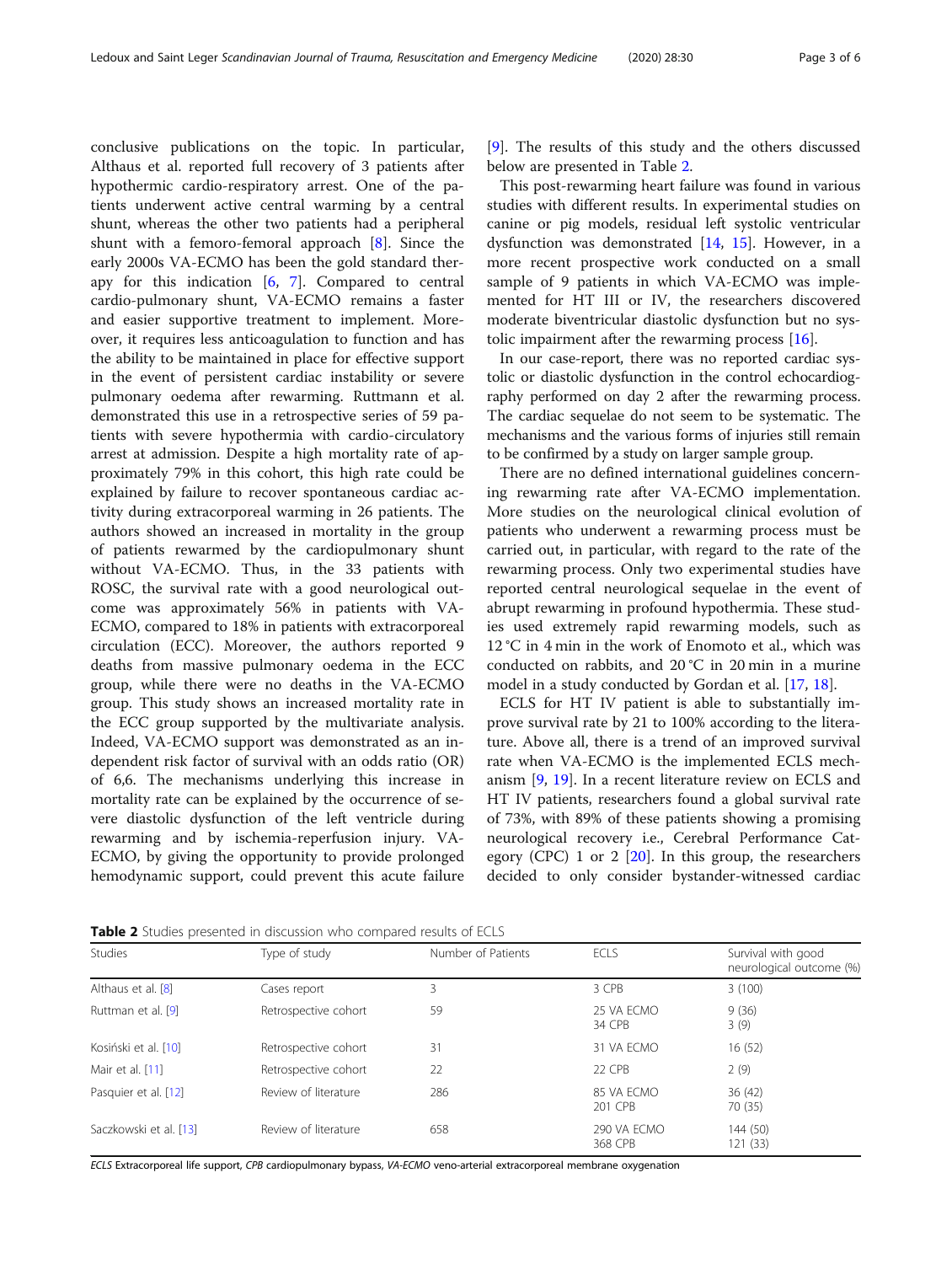arrest patients, especially during the initial mobilization. This made it possible to eliminate patients already in cardiac arrest at the initial management, and for whom it is difficult to know whether the cardiac arrest is induced by the profound hypothermia or due to a hypoxic cause, which makes the global prognosis poorer. Despite the retrospectivity bias, this analysis demonstrates the good outcome of early management of profound hypothermia by ECLS, even in the case of early-stage

cardiac arrest. These high survival rates with good neurological outcomes, even in the case of prolonged resuscitation, are thanks to the massive decrease in cerebral metabolism during deep hypothermia. The cerebral metabolic rate of oxygen is reduced by 6% for each 1 °C decrease in core body temperature. This allows the brain cells to tolerate circulatory arrests 10-times longer than usual [\[21\]](#page-5-0).

In a retrospective trial involving 31 patients, the delay of cardio-pulmonary resuscitation before implementing VA-ECMO ranged from 107 to 345 min, with 16 survivors, all of whom showed good neurological outcome (CPC1 or 2) [\[10\]](#page-4-0). For our patient, the time needed to implement VA-ECMO was approximately 260 min from the initial management and the start of the supportive circulatory treatment (low-flow time with CPR and external heart massage was 45 min), which did not prevent a full neurological recovery.

However, is it truly necessary to implement ECLS with every patient with severe hypothermia? The post-hoc analysis of resuscitation failures and deaths among these patients identified a number of independent risk factors.

Of these risk factors, kalaemia seems to be the most relevant. Considerable hyperkalaemia is related to a worse outcome due to a supposed underlying prolonged hypoxia/anoxia, which results in ischemia and cell lysis. International guidelines recommend proceeding to resuscitation and implementing VA-ECMO when there is a serum potassium level lower than 12 mmol/L, with an exception for avalanche hypothermia, where the cut-off value is 8 mmol/L. In this specific case, there is a higher risk of asphyxia and hypoxia before circulatory arrest, which jeopardizes the prognosis  $[1, 6]$  $[1, 6]$  $[1, 6]$  $[1, 6]$  $[1, 6]$ . These cut-off values are primarily based on published cases with good survival rate and neurological outcomes [\[22](#page-5-0), [23\]](#page-5-0).

Other parameters have been selected by the European Resuscitation Council to evaluate the futility of resuscitation in the case of HT III or HT IV, e.g., the concomitant presence of severe head injury, cerebral haemorrhage and/ or significant comorbidities [\[6](#page-4-0)]. Some studies suggest that the level of initial lactate or pH as a poor prognosis factor, but these parameters were not selected by the group of experts because of the lack of evidence in other published cohorts [[11](#page-4-0), [24\]](#page-5-0). Favourable and adverse prognosis factors are presented in Table 3.

Table 3 Favorable and adverse prognostic factors in the literature for deep hypothermia resuscitation

| Favorable factor                                                     | Adverse factor                                                                                                                                                           |  |
|----------------------------------------------------------------------|--------------------------------------------------------------------------------------------------------------------------------------------------------------------------|--|
| Kalemia < 8 mmol per liter<br>No cardiac arrest associated<br>Female | Kalemia > 12 mmol per liter<br>Asystole<br>Male<br>Severe head injury concomitant<br>High comorbidity<br>Cerebral hemorrhage associated<br>Initial pH<br>Initial lactate |  |

More recently, two distinct medical teams tried to identify and regroup prognostic factors for good neurological outcome in predictive survival scores. Based on a retrospective analysis of 286 patients in 18 publications, Pasquier et al. developed the HOPE score, which takes into account six clinico-biological variables who are age, gender, asphyxia associated, CPR duration, serum potassium level and temperature (score calculation and predicted survival use an algorithm which is available online at: [www.hypothermiascore.org](http://www.hypothermiascore.org)). The statistical analysis showed that the area under the ROC curve for the HOPE score is more useful than kalaemia for predicting survival [[12\]](#page-4-0). Saczkowski et al. published an another review screening 658 patients from 40 clinical cases and 44 retrospective cohorts. The survival rate was approximately 46%, with a good neurological outcome rate of 87,5% among the survivors (CPC 1 or 2). Three independent risk factors were identified in these cohorts: the initial hyperkalaemia and previous asphyxia before cardiac arrest were related to poor prognosis, whereas female sex was related to better prognosis. On the basis of these three variables, they defined the ICE score to determinate a survival with good neurological prognosis, which ranges from 85 to 0% in this model. Correlated to an area under the ROC curve of 0,849 [[13\]](#page-4-0). Components of these two scores are presented in Table 4. Limiting factors for HOPE and ICE scores exist, as there has not yet been external validation, and potential publication bias is possible.

In our case, the initial serum potassium level was 4 mmol/L, which is significantly below the 12 mmol/L cutoff. However, the lactate level was high, and the pH was below 7, which did not prevent good clinical and neurological outcomes. HOPE and ICE scores were not available when we managed our patient but if we calculated

Table 4 Components of the HOPE Score and ICE Score

| HOPE Score [12]                                                                                                                                    | ICE Score [13]                                                   |
|----------------------------------------------------------------------------------------------------------------------------------------------------|------------------------------------------------------------------|
| Gender<br>Asphyxiation with hypothermia<br>First serum potassium<br>Age<br>Cardiopulmonary resuscitation duration<br>Core temperature at admission | Gender<br>Asphyxiation with hypothermia<br>First serum potassium |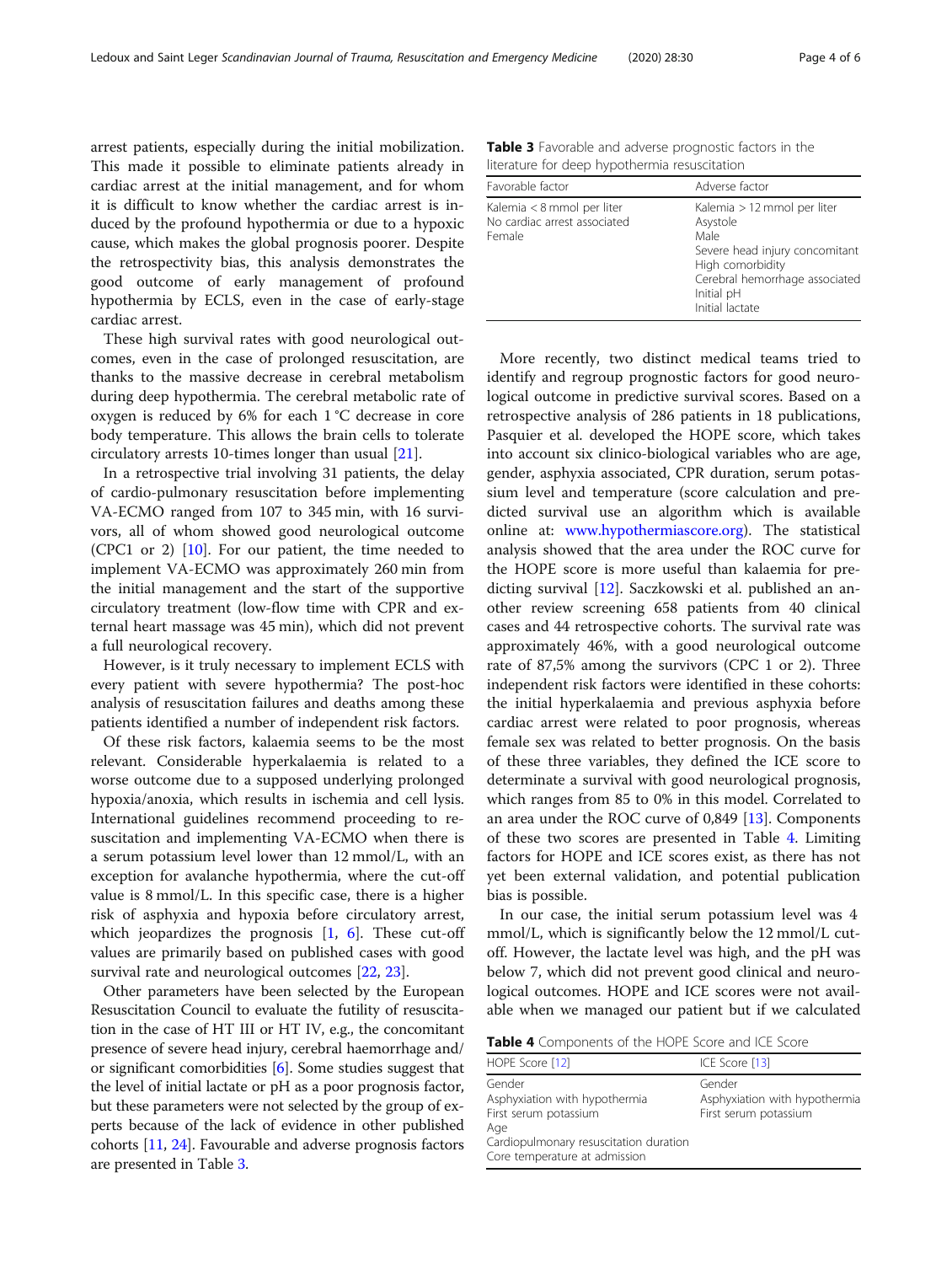<span id="page-4-0"></span>them, the HOPE score resulted in 59% survival, and the ICE score was 0 (0 point for male sex, 0 point for no associated asphyxia and 0 point for the initial serum potassium concentration less than 5 mmol/l), corresponding to a probability of survival with a good neurological outcome of 60% [12, 13]. These results, similar for the two predictive scores, raise the question of their usefulness in clinical practice. Indeed, is there any existing survival score that can help us predict when to proceed to a prolonged resuscitation and implement VA-ECMO? The dilemma is then to counterbalance the predicted low survival rate against the cost of VA-ECMO implementation, and therefore, assess life-limit on a strictly economic basis. On the other hand, is there still an indication to implement such an expensive technique even if predictive scores show low survival rates under 60 or 70%? These questions raise moral and economic questions and will require a reflection process, but first we need studies to approve these survival scores, and also to confirm the place of VA-ECMO in deep hypothermia. The development of new ECMO circuits that are easy to install and start will also be important in the years to come in order to make this technique more accessible and less expensive. Nevertheless, patients, after that ECMO is implanted, should be managed by an ICU expert team of a referral hospital [\[25](#page-5-0)].

### Conclusion

Accidental severe hypothermia is a pathology with a high risk of cardiovascular collapse. However, with appropriate initial resuscitation, patients present good neurological outcomes. The studies reveal that VA-ECMO circulatory support seems to be the benchmark treatment to take over central rewarming in the international recommendations. Medical teams need to become aware of this less well-known treatment. However, scientifically speaking, we still need to develop some tools to identify patients eligible for this technique and balance the economic and medical limitations.

#### Abbreviations

CPB: Cardiopulmonary Bypass; CPC: Cerebral Performance Category; CPR: Cardiopulmonary Resuscitation; ECC: Extracorporeal Circulation; ECLS: Extracorporeal Life Support; ECMO: Extracorporeal Membrane Oxygenation; HT III: Hypothermia degree III; HT IV: Hypothermia degree IV; LVEF: Left Ventricular Ejection Fraction; OR: Odds Ratio; ROSC: Return of Spontaneous Circulation; VA-ECMO: Veno-Arterial Extracorporeal Membrane Oxygenation; VTI: Velocity Time Integral

#### Acknowledgements

Not applicable.

#### Authors' contributions

All authors wrote, read and approved the final manuscript.

#### Funding

Not applicable.

#### Availability of data and materials

The datasets used and/or analysed during the current study are available from the corresponding author on reasonable request.

#### Ethics approval and consent to participate Not applicable.

## Consent for publication

Not applicable.

#### Competing interests

The authors declare that they have no competing interests.

#### Received: 26 November 2019 Accepted: 13 April 2020 Published online: 21 April 2020

#### References

- 1. Durrer B, Brugger H, Syme D. The medical on-site treatment of hypothermia: ICARMEDCOM recommendation. High Alt Med Biol. 2003;4: 99–103.
- 2. Truhlář A, Deakin CD, Soar J, Khalifa GE, Alfonzo A, Bierens JJ, et al. Cardiac arrest in special circumstances section collaborators. European resuscitation council guidelines for resuscitation 2015: section 4. Cardiac arrest in special circumstances. Resuscitation. 2015;95:148–201.
- 3. Paal P, Gordon L, Strapazzon G, Brodmann Maeder M, Putzer G, Walpoth B, et al. Accidental hypothermia-an update: The content of this review is endorsed by the International Commission for Mountain Emergency Medicine (ICAR MEDCOM). Scand J Trauma Resusc Emerg Med. 2016;24:111.
- 4. Mattu A, Brady WJ, Perron AD. Electrocardiographic manifestations of hypothermia. Am J Emerg Med. 2002;20:314–26.
- 5. Chhabra L, Devadoss R, Liti B, Spodick DH. Electrocardiographic changes in hypothermia: a review. Ther Hypothermia Temp Manag. 2013;3:54–62.
- 6. Mallet ML. Pathophysiology of accidental hypothermia. QJM. 2002;95:775–85.
- 7. Danzl DF. Accidental hypothermia. Wilderness Medicine. 6th ed. Philadelphia: Elsevier Mosby; 2012. p. 116–42.
- 8. Althaus U, Aeberhard P, Schüpbach P, Nachbur BH, Mülhemann W. Management of profound accidental hypothermia with cardiorespiratory arrest. Ann Surg. 1982;195:492–5.
- 9. Ruttmann E, Weissenbacher A, Ulmer H, Müller L, Höfer D, Kilo J, et al. Prolonged extracorporeal membrane oxygenation-assisted support provides improved survival in hypothermic patients with cardiocirculatory arrest. J Thorac Cardiovasc Surg. 2007;134:594–600.
- 10. Kosiński S, Darocha T, Jarosz A, Czerw A, Podsiadło P, Sanak T, et al. Difficulties in funding of VA-ECMO therapy for patients with severe accidental hypothermia. Anaesthesiol Intensive Ther. 2017;49:106–9.
- 11. Mair P, Kornberger E, Furtwaengler W, Balogh D, Antretter H. Prognostic markers in patients with severe accidental hypothermia and cardiocirculatory arrest. Resuscitation. 1994;27:47–54.
- 12. Pasquier M, Hugli O, Paal P, Darocha T, Blancher M, Husby P, et al. Hypothermia outcome prediction after extracorporeal life support for hypothermic cardiac arrest patients: the HOPE score. Resuscitation. 2018;126: 58–64.
- 13. Saczkowski RS, Brown DJA, Abu-Laban RB, Fradet G, Schulze CJ, Kuzak ND. Prediction and risk stratification of survival in accidental hypothermia requiring extracorporeal life support: an individual patient data metaanalysis. Resuscitation. 2018;127:51–7.
- 14. Tveita T, Ytrehus K, Myhre ES, Hevrøy O. Left ventricular dysfunction following rewarming from experimental hypothermia. J Appl Physiol. 1998; 85:2135–9.
- 15. Loppnow G, Wilson LD. Effects of ethanol on systemic hemodynamics in a porcine model of accidental hypothermia. Am J Emerg Med. 2015;33:1414–9.
- 16. Darocha T, Sobczyk D, Kosiński S, Jarosz A, Gałązkowski R, Nycz K, et al. New diastolic cardiomyopathy in patients with severe accidental hypothermia after ECMO rewarming: a case-series observational study. Cardiovasc Ultrasound. 2015;13:31.
- 17. Enomoto S, Hindman BJ, Dexter F, Smith T, Cutkomp J. Rapid rewarming causes an increase in the cerebral metabolic rate for oxygen that is temporarily unmatched by cerebral blood flow. A study during cardiopulmonary bypass in rabbits. Anesthesiology. 1996;84:1392–400.
- 18. Gordan ML, Kellermann K, Blobner M, Nollert G, Kochs EF, Jungwirth B. Fast rewarming after deep hypothermic circulatory arrest in rats impairs